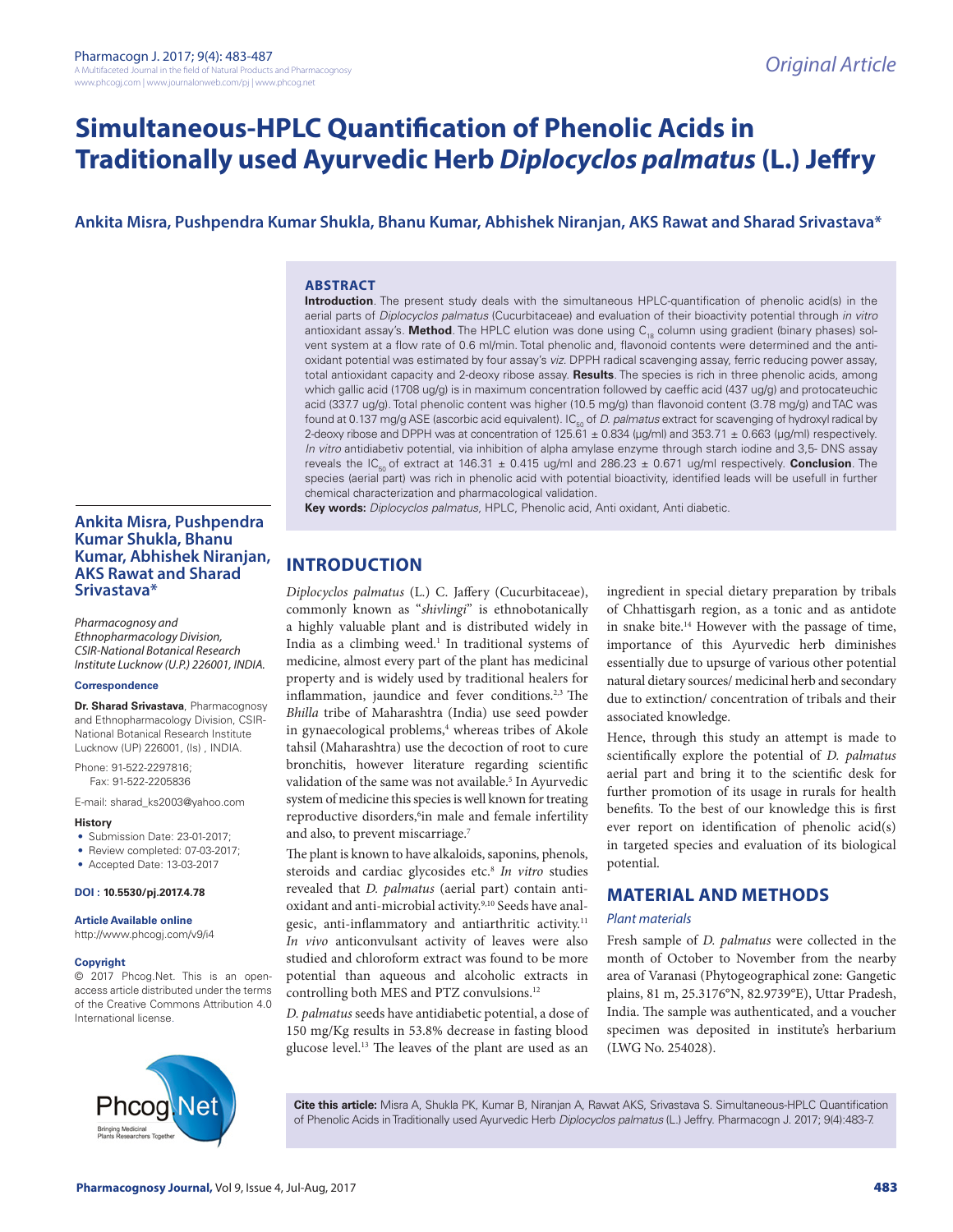#### *Standard solutions and reagents*

Reference standards *viz*., Gallic acid (≥ 95%), protocatechuic acid (≥ 97%), chlorogenic acid (≥ 97%), Caffeic acid (≥ 97%), ferulic acid (≥ 99%), rutin  $(\geq 95\%)$ , kaempferol  $(\geq 97\%)$  and quercetin  $(\geq 97\%)$  and 1-1-diphenyl-2-picrylhydrazyl (≥99%, DPPH) were purchased from Sigma-Aldrich. HPLC grade solvents viz., acetonitrile, methanol, water, and all other solvents/chemicals (AR grade) were purchased from Merck, Mumbai, India.

### *Preparation of samples*

The plant material was manually screened for any impurities and dried in shade, followed by drying in hot air oven at 45°C and then powdered with an electric grinder. The coarse powder (40 mesh) was subjected to cold maceration with 100% methanol. Extracts were continuously stirred for 6 hrs and kept up to 18 hrs at room temperature. The process was repeated thrice, filtered (whatmann No.4) and the pooled filterate was concentrated in a rotatory evaporator (Buchi rotavpour, Switzerland) under controlled condition of temperature (40  $\pm$  2°C) and pressure (40 bar). The extract was finally freeze dried and stored at 4°C for further use. 10 mg/ml of methanol extract was used for *in vitro* methods.

# *HPLC Quantification of phenolics Preparation of stock and working solution*

The standard stock solutions (1 mg/mL) of phenolic acids (PA's) standard *viz*. gallic acid (GA), protocatechuic acid (PCA), chlorogenic acid (ChA), caffeic acid (CA), rutin (RT), ferulic acid (FA), quercetin (Qu) and kampferol (Ka) were prepared in HPLC grade methanol and stored at 4 °C, until used. Working solutions of lower concentration (0.1 mg/mL) were prepared by appropriate dilution of the stock solutions in methanol.

#### *Preparation of plant extract.*

The powdered plant material  $(5 g)$  was successively extracted thrice in methanol:water (50 mL, 50:50 v/v) overnight on an orbital shaker at room temperature. The combined plant extract (150 mL) was centrifuged (8000 x g) for 10 min to remove debris and concentrated up to half of the volume 75mL under reduced pressure and temperature on a rotary evaporator (Büchi, USA). The extract was fractionated against ethyl acetate (75 mL) three times with 75 mL each and then concentrated on a rotary evaporator. The obtained residue was freeze-dried (Freezone 4.5, Labconco, USA) under high vacuum ( $133 \times 104$  mBar). A sample ( $5$  mg) of the extract was dissolved in HPLC grade methanol (10 mL), filtered with membrane syringe filter (milipore) before injecting into the HPLC.

#### *HPLC conditions*

Separation followed by qualitative and quantitative analysis of polyphenols was performed by using HPLC-UV (Shimadzu LC-10A, Japan) equipped with dual pump LC-10AT binary system, UV detector SPD-10A at 254 nm, rheodyne injection valve furnished with a 20 ml loop, on phenomenex Luna RP-C 18 column (4.6 × 250 mm, i.d., 5mm pore size) preceded with guard column of same material. Data was integrated by Shimadzu class VP series software and results were obtained by comparison with standards. Results are the mean values of three replicates of the same sample. Elution was carried out at a flow rate of 0.6 ml/min with water:acetic acid (99.0:1.0 v/v) as solvent A and acetonitrile as solvent B using a gradient elution in 0-14 min with 20-35% of solvent B, 14-40 min with 35-50% of solvent B. The buffer and acetonitrile were filtered through 0.45 mm nylon filter and de-aerated in ultrasonic bath before use. Method was also validated for linearity, range, specificity, sensitivity, precision and system suitability.

#### *In-vitro antioxidant activity*

Total flavonoids<sup>15</sup> and phenolics<sup>16</sup> were expressed in terms of mg/g of quercetin equivalent (QE) and mg/g gallic acid equivalent (GAE) based on calibration curve of quercetin and gallic acid as standard. The radical scavenging potential of *D. palmatus* were analysed by four different assay viz. Ferric reducing assay,<sup>17</sup> phospho-molybdate assay,<sup>18</sup> 2-deoxyribose assay<sup>19</sup> and DPPH radical scavenging assay.<sup>20</sup>

# **RESULTS**

A review of literature on the traditional knowledge about *D. palmatus* reveals that the herb is conventionally used since long ago among tribals and rural people as a potential remedy for many reproductive disorders but due to lack of considerable focus on healthcare system of such communities, this highly valuable herb is losing its charm. However, the therapeutic potential of the species *viz.* fruit, leaves etc. is sparingly documented. Hence we explored the antioxidant and, antidiabetic potential of its aerial part to create a preliminary background data source which can be utilised in near future to examine other biological properties. This further aids to the knowledge of locals for its encouraged use due to medicinal action.

#### *Quantification of identified phenolic acid(s) (PA's)*

The methanolic extraction of the powdered drug yielded an extractive value of 140 mg. HPLC for quantification of the phenolic acids in the extract revealed the presence of three marker compounds out of eight analyzed standard mixture solution (Figure 1). Among the identified markers gallic acid (1708 ug/g), was found in heighest concentration followed by caeffic acid (437 ug/g) and protocateuchic acid (337.7 ug/g) as shown Table 1. The identification of PA' s was based on a comparison of retention times and UV spectra of reference standard(s) with the corresponding peaks in the extract. It is noteworthy that the identied markers are not common in nature and thus can be used as characterstic marker for quality control of the herb. Beside this, the bioactivity of phenolic acids is well evident as underlying cause of various disorders.<sup>21</sup>

Linearity calibration for standards were analysed at 0.5-50 µg/g. LOD and LOQ were within the acceptable limit as per ICH guidelines. The method was found to be linear under regression analysis of area Vs. concentration of standard(s).<sup>22</sup> To the best of our knowledge this is first ever report on HPLC quantification of phenolics in *D. palmatus.*

#### *Antioxidant activity*

Quantification of phenolic acid(s) lead us towards identification/detection of their bioactivity, in lieu of which polyphenolic content was spectroscopically analysed in reference to standard compound (0.1 mg/ml). Total phenolics were found to be higher than total flavonoids exhibiting straight line regression equation and statistically accepted regression coefficient (Table 2).

The reducing power of extract was estimated by reducing the ferric ion in presence of folin's phenol reagent. The reducing power of *D. palmatus* increases linearly (eq:  $y = 0.0013x - 0.0746$ ,  $r^2 = 0.988$ ) with increase in concentration as shown in Figure 2, similar to reference standard(s) viz. ascorbic acid, quercetin, rutin and BHT<sup>21</sup>. In order to anlyse the antioxidant potential of non polar part of *D. palamtus* extract, total antioxidant capacity (TAC) was evaluated by phosphomolydneum method. IC $_{50}$  of extract was found to be 0.137 mg/g ASE (ascorbic acid equivalent) based on calibration curves of standard ascorbic acid (0.1 mg/ml). Linear curve fitting was observed by five dilutions (20-100 µl) of standard exhibiting the regression coefficient of 0.996 and eq:  $y = 0.0081x - 0.0576$ . Residual plot of standards in quantative estimation of polyphenolics and ascorbic acid in TAC also reveals the linear fitting of dilutions.

IC<sub>50</sub> of *D. palmatus* extract in 2-deoxy ribose was found at a concentration of 125.61  $\pm$  0.834 (µg/ml). The scavenging effect of DPPH radical was concentration dependant and potentially varied for ascorbic acid, quercetin, rutin, butylated hydroxy toluene (BHT) and plant extract.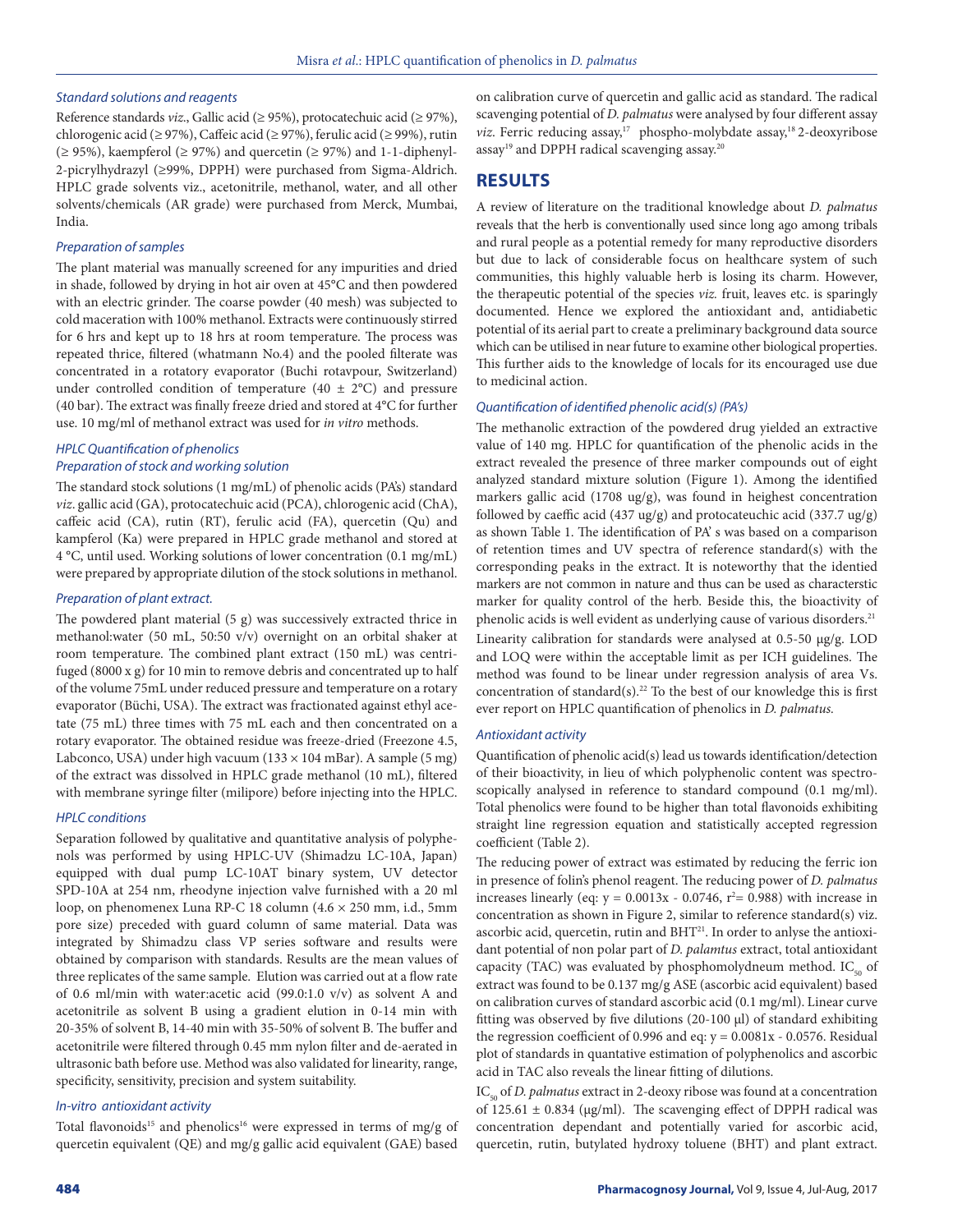#### **Table 1: Qualitative (HPLC) identification of phenolic acid(s) in**  *D. palmatus* **aerial part**

| <b>Sample</b> | Phenol acid(s) | Value $(uq/q)^*$     | $R_{i}$ (min.)    |
|---------------|----------------|----------------------|-------------------|
| D. palmatus   | Gallic acid    | $1708.2 \pm 0.04$    | $6.38 \pm 0.030$  |
|               | <b>PCA</b>     | $337.7391 + 0.014$   | $8.04 \pm 0.032$  |
|               | C <sub>A</sub> | $437.2536 \pm 0.035$ | $11.93 \pm 0.113$ |

\* Values are mean ± S.D, n= 3

**Table 2: Quantification of phenolic acid(s) in methanolic extract of**  *D. palmatus*

| Sno. | <b>Polyphenolics</b> <sup>a</sup> | <b>Values</b> <sup>b</sup> | <b>Regression</b><br>equation (y) | <b>Regression</b><br>equation $(r^2)$ |
|------|-----------------------------------|----------------------------|-----------------------------------|---------------------------------------|
| 1.   | Total phenolic<br>content         | $10.5 \pm 0.025$           | $115.9x + 0.113$                  | 0.998                                 |
| 2.   | Total flavonoid<br>content        | $3.78 \pm 0.05$            | $74.61x + 0.058$                  | 0.997                                 |

a Total phenolics are represented as mg Gallic acid/gm of dry weight, total flavonoids are represented as mg quercetin/gm of dry weight.,  $\,^{\text{b}}$  Values are mean  $\pm$  S.D, n= 3

Table 3: Correlations between the IC<sub>50</sub> values of *D. palmatus* extract in **DPPH radical scavenging, 2-deoxy ribose method and TPC, TFC content**

| S.no | Assay ( $IC_{\epsilon_0}$ ug/ml) | Co relation coefficient $(r^2)^*$ |       |
|------|----------------------------------|-----------------------------------|-------|
|      |                                  | <b>TPC</b>                        | TFC.  |
|      | 2- deoxy ribose method           | 0.945                             | 0.785 |
| 2.   | DPPH radical scavenging assay    | 0.983                             | 0.463 |
|      |                                  |                                   |       |

\*Indicating significance at p < 0.01.



**Figure 1:** HPLC chromatograms of standard mixture (Std) and sample (E) at 254 nm. (1- Gallic acid; 2- Protocatechuic acid; 3- Chlorogenic acid; 4- Caffeic acid; 5- Rutin; 6- Ferulic acid; 7- Quercetin; 8- Kampferol and extract (E) of *D. palmatus.*



**Figure 2:** Linear increase in reducing power of *Diplocyclos* extract with increase in concentration as absorbance increases.

Ascorbic acid exhibits maximum inhibition of 77.57% which is followed by quercetin, rutin and BHT having inhibition of 72.43, 71.48, and 62.10% respectively.

Inhibition (%) of extract varies from 31.25 – 66.9% at a concentration range of 0.2 mg/ml to 1 mg/ml.  $IC_{50}$  of extract was observed to be 353.71 ± 0.663 (µg/ml), significantly different from standard and decreased in order of *D. palmatus* extract > rutin >quercetin > ascorbic acid > BHT and hence indicating that BHT is potent inhibitor of free radical in all.

In adiition to this, the traditional claim of *D. palmatus* as antidiabetic was well reported in seed, however an attempt was made to evaluate the same in aerial part(s). Antidiabetic potential of *D. palmatus* aerial part are evaluated by *in vitro* models via inhibition of alpha amylase enzyme. Inhibitory activity of extract on α-amylase was observed at a concentration range of  $0.2 - 1$  mg/ml. In starch iodine and 3,5- DNS assay, IC<sub>50</sub> of plant extract was found at  $146.31 \pm 0.415$  ug/ml and  $286.23 \pm 0.671$  ug/ml respectively. Analysis of variance among the plant extract and standard acarbose are statistically significant,<sup>23</sup> however potential biological activity was obtained in the plant extract by both the models.

# **CONCLUSION**

The available literature on *D. plamatus* reveals its traditional medicinal usage, although scientific literature scarcely available on its pharmacological properties. Fruit and seeds are the most commonly used parts and thus we made an attempt to explore the medicinal potential of its aerial part, which can be utilized for various medicinal purposes in near future. It is interesting to note that the extract contains high content of phenolic acid(s) and is characterized by presence of therapeutically valuable phenolics *viz.* chlorogenic acid, gallic acid, caeffic acid and protocateuchic acid. This is further confirmed by high phenolic content accompanied with high antioxidant activity. The traditional claim of species as antidiabetic drug was also revalidated through *in vitro* assays. Hence, the study was conducted to explore and highlight the therapeutic properties of this underutilized Ayurvedic herb. The study needs be further elaborated for more detailed chemical characterization and pharmacological inspection of *D. palmatus*.

# **ACKNOWLEDGEMENT**

The authors are thankful to the Director, CSIR-NBRI for providing facilities and encouragement throughout the work. Thanks are also due to the technical staff for their support.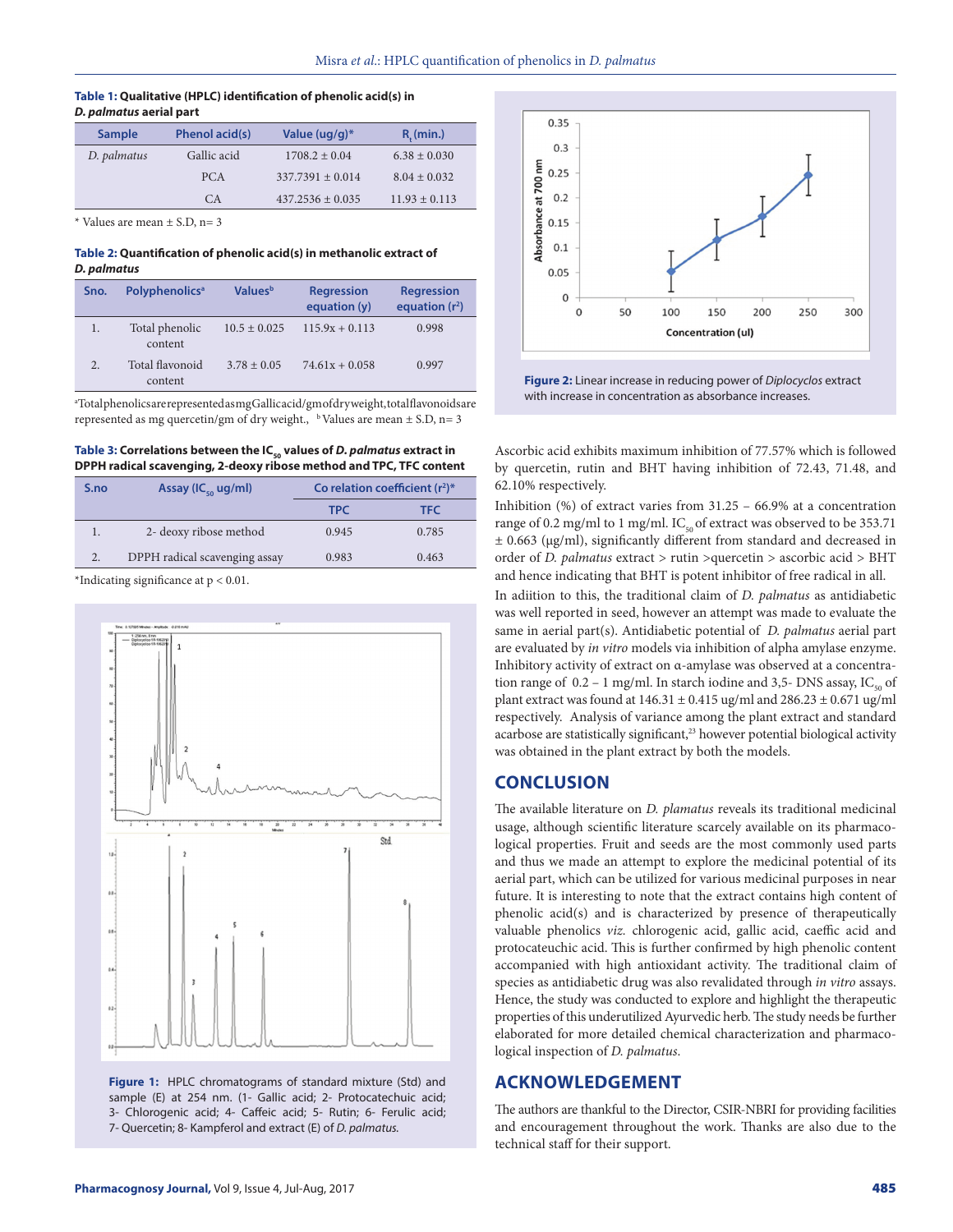# **CONFLICT OF INTEREST**

None

# **REFERENCES**

- 1. Kirtikar KR, Basu BD. In E. Blatter, *et al*. (Eds). Indian Medicinal Plants. 1987;2(2):1158–9.
- 2. Chopra RN. 2002. In Glossary of Indian Medicinal plants. National Institute of Science Communication and Information Resources (CSIR), New Delhi; 165.
- 3. Vadnere GP, Pathan AR, Kulkarni BU, Abhay KS. *Diplocyclopus palmatus*: A phytopharmacological review. Int J Res Chem. 2013;3(1):157- 9.
- 4. Kamble SY, Patil SR, Sawant PS, Sawant S, Pawar SG, Singh EA. Studies on plants used in traditional medicine by Bhilla tribe of Maharashtra. Ind J Trad Knowl. 2010;9(3):591-98.
- 5. Wabale AS. Vital ethnomedicinal plant species exploited in treating bronchitis. Bot. 2014;4(6):30-2.
- 6. Abhraham Z. 1981. Glimses of Indian Ethnobotany. Oxford publishing company. New Delhi. 308-20.
- 7. Shukla R, Chakravarty M, Gautam MP. Indigenous medicine used for treatment of gynecological disorders by tribal of Chhattisgarh, India, J Med Plants Res. 2008;2(12):356-60.
- 8. Kumar AP, Rao NB. Folk lore uses and preliminary phytochemical investigation on leaves, seeds extract of *Diplocyclos palmatus* (L.) C. Jeffrey Int J Adv Res. 2015;3(9):501-05.
- 9. Kavitha R, Chitti Babu CV, Subha TS. *In vitro* studies on antimicrobial and antioxidant properties of indigenous medicinal plants – *Diplocyclos palmatus*, Ctenolopis garcinii, and Kedrostis rostrata. Am J Bio pharm Biochem Life Sci. 2012;1:A58.
- 10. Bhavani MB, Ismail SM, Sampath KKK, Nethra NS. Leelavathi S. Evaluation of *in vitro* antioxidant activity of a few wild Cucurbitaceae plants against cancer. Int J Pharm Res Bio Sci. 2013;2(6):529-36.
- 11. Kadam P. Bodhankar SL. Analgesic and anti-inflammatory activity of seed extracts of *Diplocyclos palmatus* (L.) C. Jeffrey. Int J Pharm Bio Sci. 2013;4(3): 970–8.
- 12. Mahanthesh MC, Jalalpure SS. Pharmacognostical evaluation and anticonvulsant activity of leaves of *Diplocyclos palmatus* Linn. Int J Pharm Bio Sci. 2015;6(4):734-51.
- 13. Tripathi J. Kumari R, Ashwlaya VD, Bansal P, Singh R. Anti diabetic Activity of *Diplocyclos palmatus* Linn. in Streptozotocin-Induced Diabetic Mice. Ind J

Pharm Edu Res. 2012;46(4):352-9.

- 14. Venkateshwarlu G, Shantha TR, Shiddamallayya N, Ramarao V, Kishore KR, Giri SK, *et al*. Physicochemical and preliminary phytochemical studies on the fruits of "Shivalingi" [*Diplocyclos palmatus* (Linn.) Jeffrey]. Int J Ayur Med. 2001;2(1):20-6.
- 15. Ordonez AA, Gomez JD, Vattuone MA, Isla MI. Antioxidant activities of Sechium edule (Jacq.) swart extracts. Food Chem. 2006;97(3):452-8. https://doi. org/10.1016/j.foodchem.2005.05.024.
- 16. Srivastava S, Ankita M, Kumar D, Srivastava A, Sood A, Rawat AKS. Reversedphase high-performance liquid chromatography-ultraviolet photodiode array detector validated simultaneous quantification of six bioactive phenolic acids in Roscoea purpurea tubers and their *In vitro* cytotoxic potential against various cell lines. Phcog Mag. 2015;11:488-95. https://doi.org/10.4103/0973- 1296.168944; PMid:26929586 PMCid:PMC4745222
- 17. Kumaran A, Karunakaran RJ. *In vitro* antioxidant activities of methanol extract of Phyllanthus species from India. Lebens Wiss Technol. 2007;40(2):344-52. https://doi.org/10.1016/j.lwt.2005.09.011.
- 18. Prieto P, Pineda M, Aguilar M. Spectrophotometric quantitation of antioxidant capacity through the formation of a phosphomolybdenum complex: Specific application to the determination of Vitamin E. Anal Biochem. 1999;269(2):337-41. https://doi.org/10.1006/abio.1999.4019. PMid:10222007
- 19. Halliwell B, Gutteridge JM, Aruoma O. The deoxiribose method: a simple test to be assay for determination of rate constants for reaction of hydroxyl radicals. Ana. Biochem. 1987;165(1):215-9. https://doi.org/10.1016/0003-2697(87)90222-3.
- 20. Liyana-Pathirana CM, Shahidi F. Antioxidant activity of commercial soft and hard wheat (Triticum aestivum L.) as affected by gastric pH conditions. J Agric Food Chem. 2005;53(7):2433-40.https://doi.org/10.1021/jf049320i; PMid:15796575.
- 21. Misra A, Srivastava S, Verma S, Rawat AKS. Nutritional evaluation, antioxidant studies and quantification of poly phenolics, *Roscoea purpurea* tubers, BMC Res Notes. 2015;8(1):324. https://doi.org/10.1186/s13104-015-1290-x; PMid:26223698 PMCid:PMC4518606.
- 22. Niranjan A, Barthwal J, Lehri A, Singh, DP, Govindrajan R, Rawat AKS, *et.al.* Development and validation of an HPLC-UV-MS-MS method for identification and quantification of polyphenols in Artemisia pallen, Acta Chromatog. 2009;2(1):105-16.
- 23. Shukla PK, Misra A, Srivastava S, Rawat AKS. Reversed phase high-performance liquid chromatographic ultra-violet (photo diode array) quantification of oleanolic acid and its isomer ursolic acid for phytochemical comparison and pharmacological evaluation of three Leucas species used in ayurveda. Phcog Mag. 2016;12:S159-64.https://doi.org/10.4103/0973-1296.182173; PMid:27279701 PMCid:PMC4883073.



- The investigation on aerial part of *D. palmatus*, reveals the presence of three phenolic markers.
- Gallic acid was found in highest concentration followed by caffeic acid and proto catechuic acid.
- $IC_{\text{eq}}$  of test extract was obtained at concentration of 125.61 and 353.71 ug/ml for hydroxyl radical scavenging activity by 2-deoxy ribose and DPPH stable radical respectively.